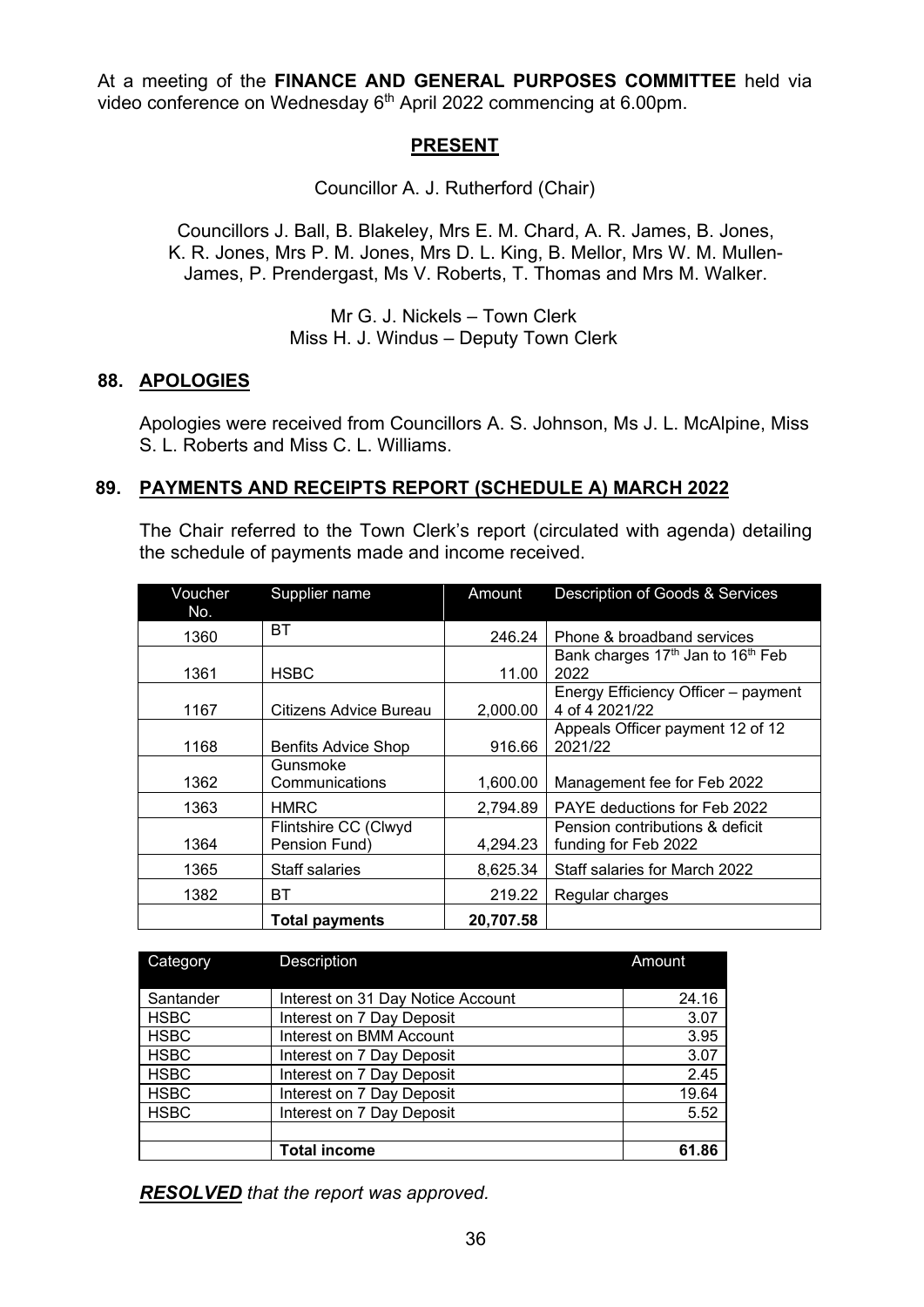# **90. AUTHORISATION OF PAYMENTS/ADDITIONS TO APPROVED SUPPLIERS LIST (SCHEDULE B)**

Further to min.no.143 of the meeting of Council held on 15<sup>th</sup> March 2017 and in accordance with the council's adopted financial regulations, the Chair referred to the Town Clerk's submitted schedule B (a list of non-regular payments to be released over the coming month) (circulated with agenda).

The Town Clerk reported an additional to the circulated schedule as the town council was now ready to complete the transfer of the Tynewydd Community Centre to the Rhyl Community Association (RCA), and sought members' authority to release £10,000 to the RCA as the agreed contribution to the refurbishment works to the centre, £13.00 to Edward Hughes for disbursements and £1,080.00 to Edward Hughes for legal fees at a total of £11,093 less the £50.00 deposit already paid, £11,043.00.

| Voucher No. | <b>Supplier Name</b>         | <b>Description of Service</b>                         | Amount<br>£ |
|-------------|------------------------------|-------------------------------------------------------|-------------|
| 1382        | Gunsmoke                     | Advertising & sweets for Mayor's                      | 31.73       |
|             | Communications               | March Day event                                       |             |
| 1383        | <b>Holywell Town Council</b> | 2 x tickets for charity dinner 30 <sup>th</sup> April | 70.00       |
|             |                              | 2022                                                  |             |
| 1384        | Cllr D. L. King              | Mayoral expenses for March 2022                       | 105.10      |
| 1385        | Bay of Colwyn Town           | 2 x tickets to fish & chip supper night               | 30.00       |
|             | Council                      | 14th April 2022                                       |             |
| 1386        | <b>RNLI Rhyl Crew Fund</b>   | 2 x tickets to Crew Dinner 30th April                 | 60.00       |
|             |                              | 2022                                                  |             |
| 1387        | Denbighshire CC              | Works to wall following storm                         | 6,246.78    |
|             |                              | damage in Jan 2022                                    |             |
|             | Edward Hughes & Co           | Sale of Tynewydd Community Centre                     | 11,043.00   |
|             |                              | Total                                                 | £17,586.61  |

**Emergency & card payments:** No emergency or card payments were made.

*RESOLVED that the schedule was approved for payment, and would be signed by two councillors in due course.*

*FURTHER RESOLVED that Standing Orders be suspended to enable the Town Clerk to respond as a matter of urgency.* 

# **91. EXCLUSION OF PRESS AND PUBLIC**

*RESOLVED that the Press and Public be excluded from the Meeting for consideration of the following items of business in accordance with Section 1(2) of the Public Bodies (Admission to Meetings) Act, 1960, on the grounds of confidentiality.*

### **92. CONFIDENTIAL MINUTES**

To receive the following minutes (circulated with agenda) for information and to approve the recommendations contained therein:

| Special Risk Assessment -<br>Sub-Committee |        | $15th$ March 2022 | <b>Contract Contract State</b> | Min.Nos 53-57  |
|--------------------------------------------|--------|-------------------|--------------------------------|----------------|
| Strategic & Operational                    | $\sim$ | $14th$ March 2022 | $\sim$                         | Min. Nos 31-39 |